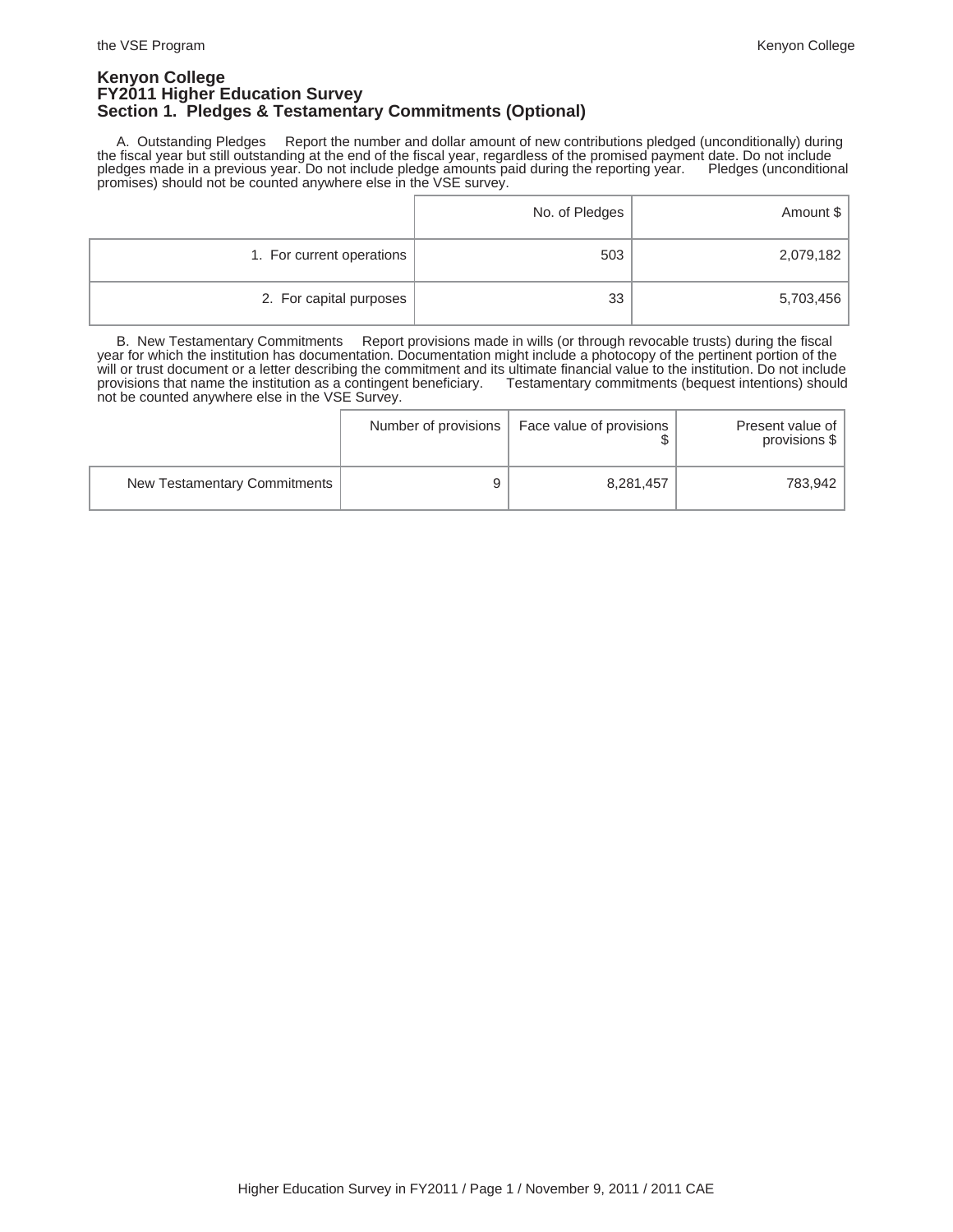### **Kenyon College FY2011 Higher Education Survey Section 2. Finances & Enrollment (Required for All Versions)**

This entire section must be filled out in order to be listed in the VSE Report and be eligible for the CASE Award Program.

ENROLLMENT Count enrollment at the beginning of the academic year being reported (i.e., fall of 2004 for the report covering the 2004-05 fiscal year). All students (except continuing education) are counted: full-time, part-time, resident, extension, non-degree. DO NOT convert part-time students to full-time equivalents. FULL-TIME EQUIVA extension, non-degree. DO NOT convert part-time students to full-time equivalents. ENROLLMENT Count the FTE enrollment figure as of the beginning of the reporting period, i.e., opening fall FTE enrollment. If the FTE figure is not available, use the formula: the sum of all full-time students plus one-third of the number<br>of part-time students (e.g., three part-time students equal one full-time student). ENDOWMENT/ of part-time students (e.g., three part-time students equal one full-time student). ENDOWMENT/LONG-TERM INVESTMENTS Include all the following: - True endowment : funds provided the institution, the principal of which is INVESTMENTS Include all the following: - True endowment : funds provided the institution, the principal of which is not expendable by the institution under the terms of the agreement that created the fund. - Term endowment true endowment except that all or part of the funds may be expended after a stated period or upon the occurrence of a certain event as stated in the terms governing the funds. - Quasi-endowment : funds functioning as endowment - funds given to the institution "with no strings attached" or surplus funds that have been added to the endowment fund, the<br>principal of which may be spent at the discretion of the governing board. Public institutions should incl principal of which may be spent at the discretion of the governing board.<br>endowment of the foundation and the institution. As a guideline, institutions endowment of the foundation and the institution. As a guideline, institutions should enter the amount reported on the NACUBO endowment survey. EXPENDITURES Include all expenditures for Instruction, Research, Public service EXPENDITURES Include all expenditures for Instruction, Research, Public service, Academic support, Student services, Institutional support, Scholarships and fellowships, and Operation and maintenance of physical plant. Exclude Auxiliary Enterprises, Hospital Services, and Independent operations. Public institutions should enter the combined expenditures for the foundation and the institution.

|                                      | FY2010      | FY2011      |
|--------------------------------------|-------------|-------------|
| 1. Enrollment - total headcount      | 1,632       | 1,652       |
| 2. Enrollment - full-time equivalent | 1,624.3     | 1,650.0     |
| 3. Endowment market value \$         | 158,752,274 | 179,922,748 |
| 4. Expenditures \$                   | 67,321,785  | 68,563,505  |

Notes on Endowment and Expenditures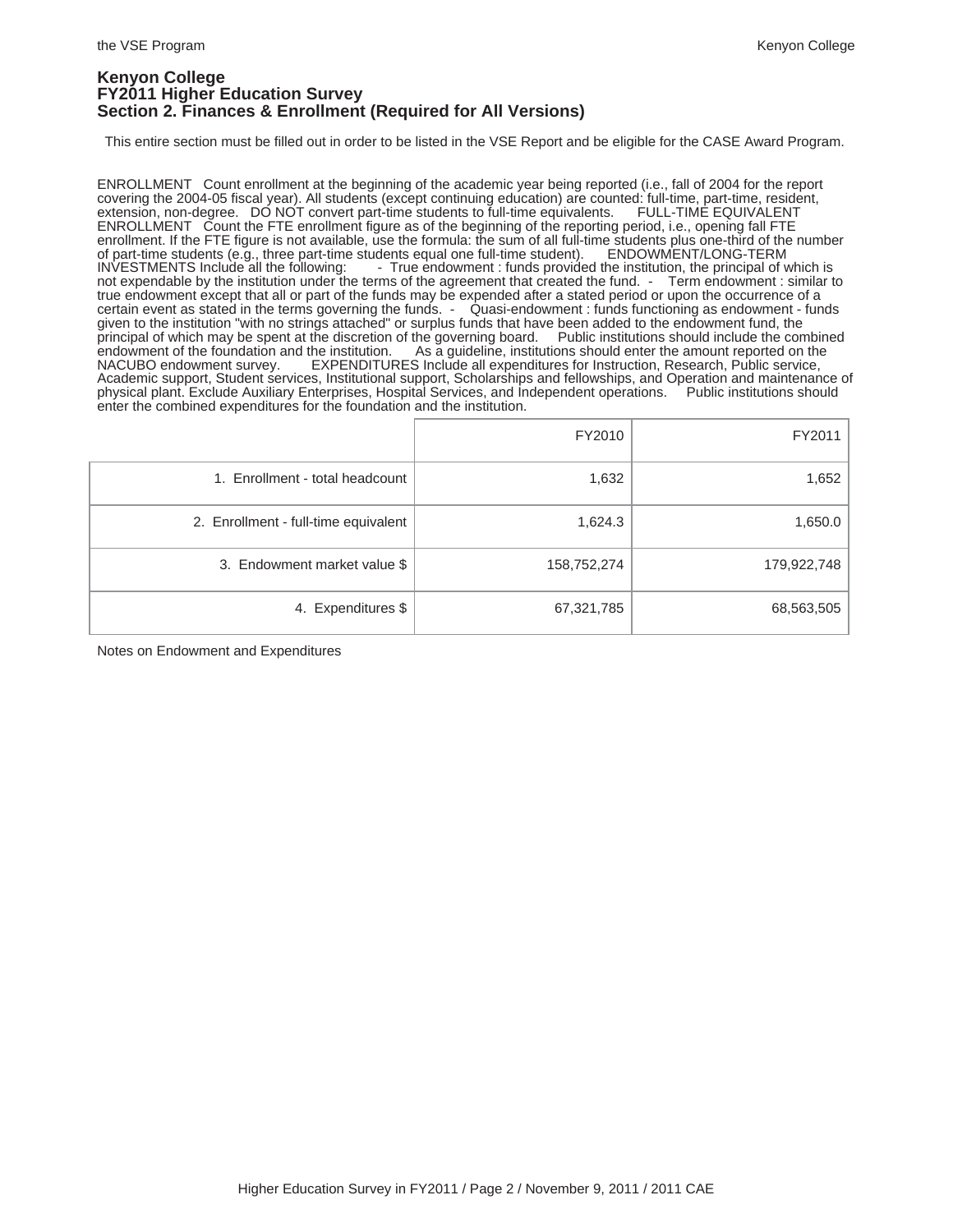# Kenyon College

# Kenyon College<br>FY2011 Higher Education Survey<br>Section 3a. Outright Giving: Current Operations ( Full option) **Section 3a. Outright Giving: Current Operations ( Full option) FY2011 Higher Education Survey Kenyon College**

DO NOT INCLUDE DEFERRED GIFTS IN THIS SECTION. There are three options for completing Section 3: Full, Partial, and Minimal. All forms of the survey count as full<br>participation in the program. So, complete the version wher DO NOT INCLUDE DEFERRED GIFTS GIFTS GIFTS IN THIS SECTION. There are three options for completing Section 3: Full, Partial, and Minimal. All forms of the survey count as full participation in the program. So, complete the version where the level of detail corresponds to the level of detail in your records. You might also want to do a shorter version because of time contraints. Please enter 0 where no gift income was received for a particular cell. Every cell below should have a number in it when you are finished.

| 4,715,595<br>179,830<br>151,355<br>472<br>2,205,776<br><b>I. TOTAL</b><br>525,000<br>10,000<br>51,200<br>626,220<br>3,790,794<br>8,506,389<br>40,941<br>$\circ$<br>$\circ$<br>$\circ$<br>$\circ$<br>Organizations<br>10,000<br>493,000<br>129,025<br>713,248<br>932,932<br>219,684<br>75,223<br>6,000<br>H. Other<br>$\circ$<br>$\circ$<br>$\circ$<br>$\circ$<br>$\circ$<br>$\circ$<br>$\circ$<br>$\circ$<br>Fundraising<br>62,215<br>30,933<br>31,282<br>31,282<br>Ö<br>Consortia<br>$\circ$<br>F. Religious<br>Organizations<br>$\circ$<br>$\circ$<br>$\circ$<br>$\circ$<br>$\circ$<br>$\circ$<br>1,096<br>$\circ$<br>3,326<br>2,230<br>3,326<br>$\circ$<br>E.<br>Corporations<br>$\circ$<br>$\circ$<br>$\circ$<br>$\circ$<br>150,943<br>350<br>65,000<br>3,182<br>394,740<br>243,797<br>82,411<br>Foundations<br>$\circ$<br>$\circ$<br>178,500<br>50,000<br>540,914<br>11,132<br>525,000<br>100,000<br>6,300<br>1,990,297<br>1,449,383<br>Δ<br>578,451<br>$\circ$<br>$\circ$<br>$\circ$<br>$\circ$<br>C. Other<br>Individuals<br>75,148<br>600<br>172<br>4,215<br>76,155<br>792<br>157,082<br>81,934<br>$\circ$<br>$\circ$<br>$\circ$<br>976,893<br>$\circ$<br>$\circ$<br>100<br>$\circ$<br>1,312,553<br><b>B.</b> Parents<br>16,009<br>335,660<br>319,551<br>$\circ$<br>2,628,226<br>380<br>$\circ$<br>$\circ$<br>1,100<br>1,025,018<br>3,653,244<br>300<br>50<br>5,235<br>1,017,953<br>A. Alumni<br>9. Athletics<br>3. Faculty & Staff<br>Compensation<br>5. Public Service &<br>7. Operation & Maint.<br>10. Other Restricted<br>4. Research<br>6. Library<br>of Plant<br>11. Total Restricted<br>Academic Divs.<br>8. Student Financial<br>Aid<br>Restricted 2.<br>1. Unrestricted<br>$(2 - 10)$<br>12. Total Outright for<br>Curr. Ops. (1&11) |  |  |  |  |  |  |  |
|--------------------------------------------------------------------------------------------------------------------------------------------------------------------------------------------------------------------------------------------------------------------------------------------------------------------------------------------------------------------------------------------------------------------------------------------------------------------------------------------------------------------------------------------------------------------------------------------------------------------------------------------------------------------------------------------------------------------------------------------------------------------------------------------------------------------------------------------------------------------------------------------------------------------------------------------------------------------------------------------------------------------------------------------------------------------------------------------------------------------------------------------------------------------------------------------------------------------------------------------------------------------------------------------------------------------------------------------------------------------------------------------------------------------------------------------------------------------------------------------------------------------------------------------------------------------------------------------------------------------------------------------------------------------------------------------------------------------------------------------------------|--|--|--|--|--|--|--|
|                                                                                                                                                                                                                                                                                                                                                                                                                                                                                                                                                                                                                                                                                                                                                                                                                                                                                                                                                                                                                                                                                                                                                                                                                                                                                                                                                                                                                                                                                                                                                                                                                                                                                                                                                        |  |  |  |  |  |  |  |
|                                                                                                                                                                                                                                                                                                                                                                                                                                                                                                                                                                                                                                                                                                                                                                                                                                                                                                                                                                                                                                                                                                                                                                                                                                                                                                                                                                                                                                                                                                                                                                                                                                                                                                                                                        |  |  |  |  |  |  |  |
|                                                                                                                                                                                                                                                                                                                                                                                                                                                                                                                                                                                                                                                                                                                                                                                                                                                                                                                                                                                                                                                                                                                                                                                                                                                                                                                                                                                                                                                                                                                                                                                                                                                                                                                                                        |  |  |  |  |  |  |  |
|                                                                                                                                                                                                                                                                                                                                                                                                                                                                                                                                                                                                                                                                                                                                                                                                                                                                                                                                                                                                                                                                                                                                                                                                                                                                                                                                                                                                                                                                                                                                                                                                                                                                                                                                                        |  |  |  |  |  |  |  |
|                                                                                                                                                                                                                                                                                                                                                                                                                                                                                                                                                                                                                                                                                                                                                                                                                                                                                                                                                                                                                                                                                                                                                                                                                                                                                                                                                                                                                                                                                                                                                                                                                                                                                                                                                        |  |  |  |  |  |  |  |
|                                                                                                                                                                                                                                                                                                                                                                                                                                                                                                                                                                                                                                                                                                                                                                                                                                                                                                                                                                                                                                                                                                                                                                                                                                                                                                                                                                                                                                                                                                                                                                                                                                                                                                                                                        |  |  |  |  |  |  |  |
|                                                                                                                                                                                                                                                                                                                                                                                                                                                                                                                                                                                                                                                                                                                                                                                                                                                                                                                                                                                                                                                                                                                                                                                                                                                                                                                                                                                                                                                                                                                                                                                                                                                                                                                                                        |  |  |  |  |  |  |  |
|                                                                                                                                                                                                                                                                                                                                                                                                                                                                                                                                                                                                                                                                                                                                                                                                                                                                                                                                                                                                                                                                                                                                                                                                                                                                                                                                                                                                                                                                                                                                                                                                                                                                                                                                                        |  |  |  |  |  |  |  |
|                                                                                                                                                                                                                                                                                                                                                                                                                                                                                                                                                                                                                                                                                                                                                                                                                                                                                                                                                                                                                                                                                                                                                                                                                                                                                                                                                                                                                                                                                                                                                                                                                                                                                                                                                        |  |  |  |  |  |  |  |
|                                                                                                                                                                                                                                                                                                                                                                                                                                                                                                                                                                                                                                                                                                                                                                                                                                                                                                                                                                                                                                                                                                                                                                                                                                                                                                                                                                                                                                                                                                                                                                                                                                                                                                                                                        |  |  |  |  |  |  |  |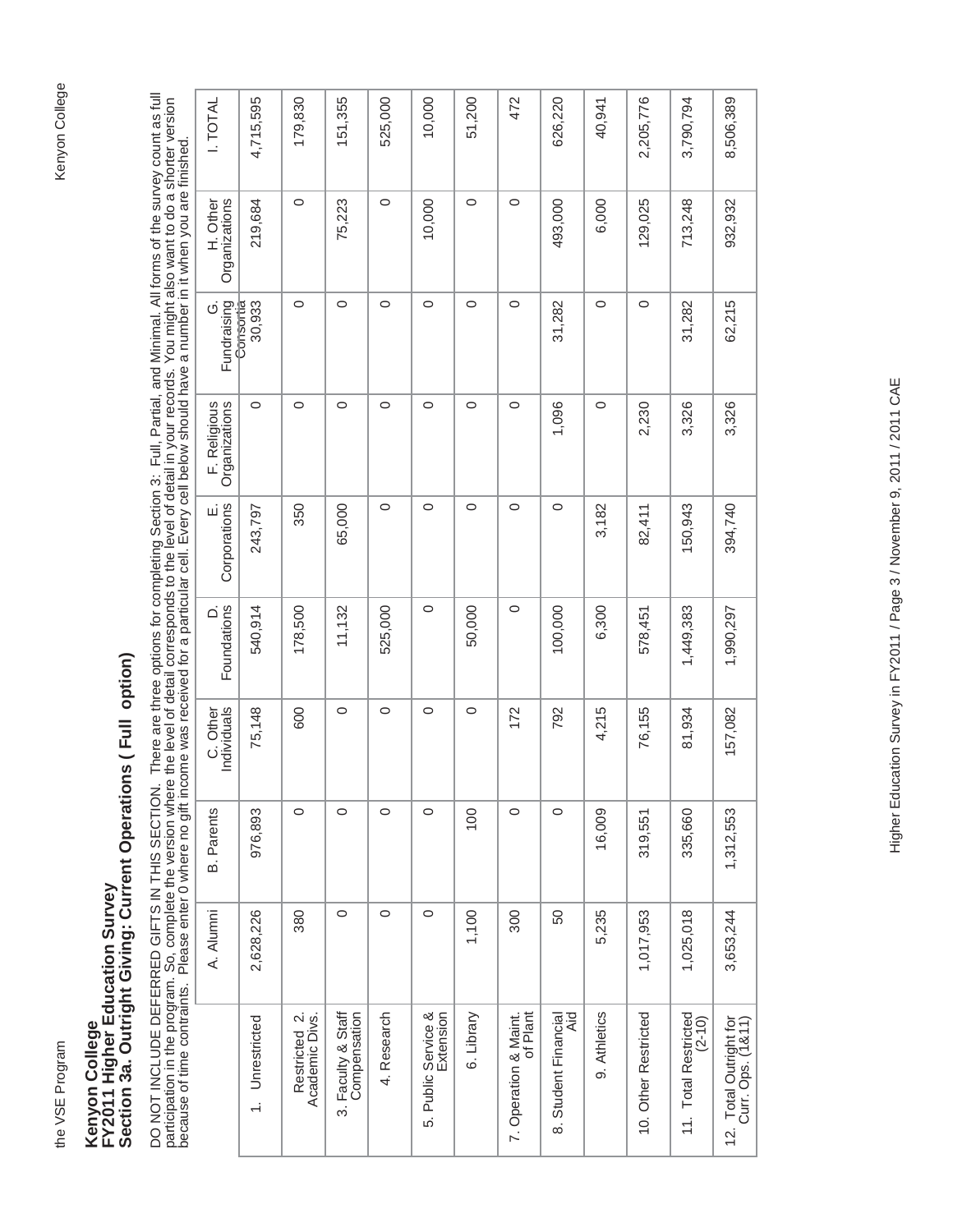# Kenyon College the VSE Program Kenyon College

# Kenyon College<br>FY2011 Higher Education Survey<br>Section 3b. Outright Giving: Capital Purposes **Section 3b. Outright Giving: Capital Purposes FY2011 Higher Education Survey Kenyon College**

Do not include deferred gifts in this section. Please enter 0 where no gift income was received for a particular cell. Every cell below should have a number in it when<br>you are finished! DO NOT INCLUDE CORPORATE PARTNE Do not include deferred gifts in this section. Please enter 0 where no gift income was received for a particular cell. Every cell below should have a number in it when you are finished! DO NOT INCLUDE CORPORATE PARTNERSHIPS ANYWHERE ON THE VSE SURVEY. THESE INCLUDE THE PLM SOFTWARE AGREEMENTS AND OTHER SUCH ARRANGEMENTS THROUGH THE PACE PARTNERSHIPS.

| <b>I. TOTAL</b>                                 | 9,302,557                       | 18,850                         | 6,905,590                    | 998,497       | 17,225,494                                |
|-------------------------------------------------|---------------------------------|--------------------------------|------------------------------|---------------|-------------------------------------------|
| Organizations<br>H. Other                       | 245,000                         |                                | 165,500                      | c             | 410,500                                   |
| Fundraising<br>Consortia                        |                                 |                                | $\circ$                      |               |                                           |
| E. F. Religious<br>Corporations   Organizations | 0                               |                                |                              | C             | 0                                         |
|                                                 | 320,311                         |                                | 36,355                       |               | 356,666                                   |
| Foundations                                     | 514,095                         | $\circ$                        | 2,688,488                    | $\circ$       | 3,202,583                                 |
| C. Other<br>Individuals                         | 1,102                           | $\circ$                        | 1,116,118                    | 998,497       | 2,115,717                                 |
| <b>B.</b> Parents                               | 156,215                         | 300                            | 531,059                      | 0             | 687,574                                   |
| A. Alumni                                       | 8,065,834                       | 18,550                         | 2,368,070                    |               | 10,452,454                                |
|                                                 | 1. Prop., Build.<br>& Equipment | 2. Endowment -<br>Unrestricted | 3. Endowment -<br>Restricted | 4. Loan Funds | 5. Total Outright for<br>Capital Purposes |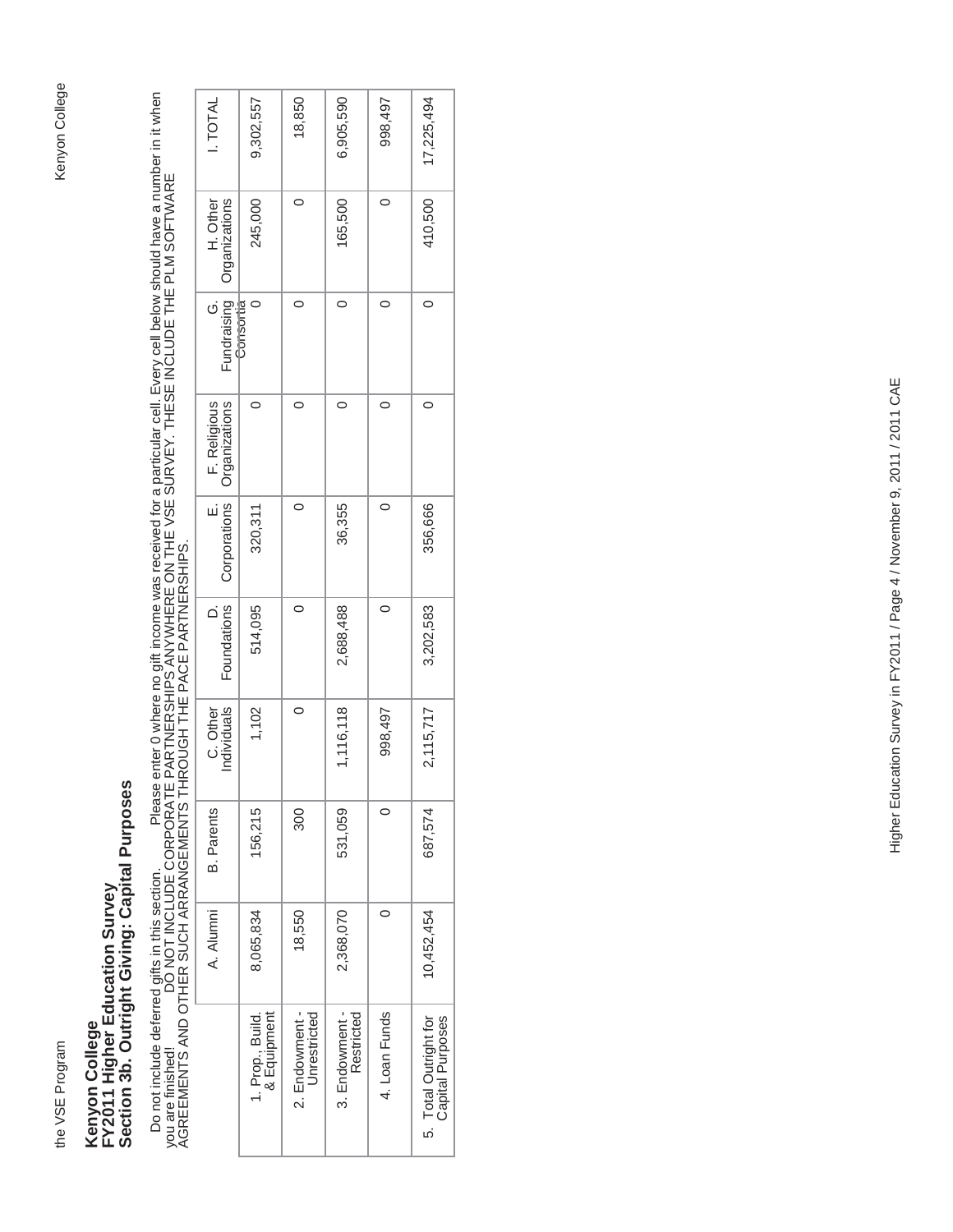# Kenyon College the VSE Program Kenyon College

## Kenyon College<br>FY2011 Higher Education Survey<br>Section 3c. Deferred Giving **FY2011 Higher Education Survey Section 3c. Deferred Giving Kenyon College**

Please report both Face Value (FV) and Present Value (PV). The Present Value for VSE purposes is defined as the tax deduction to the donor as allowed by the IRS. You<br>must report both. If you find your records do not contai added to them this year. You do not report REALIZED deferred gifts anywhere on this survey. They are reported only when established. Also, do not put pledges or bequest Please report both Face Value (FV) and Present Value (PV). The Present Value for VSE purposes is defined as the tax deduction to the donor as allowed by the IRS. You intentions in this section. You can record them in section 1 if you want to keep a record. Please enter 0 where no gift income was received for a particular cell. Every cell present value figures. There is a deferred gift calculator at www.cae.org/vse. This section is only for NEWLY established deferred gifts or gifts that had funds must report both. If you find your records do not contain both figures, please contact VSE Support and request help. The survey cannot be accepted without face and below should have a number in it when you are finished.

| Present Value<br>H. Total                                           | 33,757                         | 59,896                       | 13,501            | 107,154                  |
|---------------------------------------------------------------------|--------------------------------|------------------------------|-------------------|--------------------------|
| Value<br>G. Total Face                                              | 64,900                         | 122,033                      | 25,296            | 212,229                  |
| E. Others - FV   F. Others - PV                                     |                                | $\subset$                    |                   | 0                        |
|                                                                     |                                |                              |                   |                          |
| A. Alumni - FV   B. Alumni - PV   C. Parents - FV   D. Parents - PV |                                | 8,127                        |                   | 8,127                    |
|                                                                     | $\circ$                        | 25,000                       | $\circ$           | 25,000                   |
|                                                                     | 33,757                         | 51,769                       | 13,501            | 99,027                   |
|                                                                     | 64,900                         | 97,033                       | 25,296            | 187,229                  |
|                                                                     | 1. Endowment -<br>Unrestricted | 2. Endowment -<br>Restricted | 3. Other Purposes | 4. Total Deferred Giving |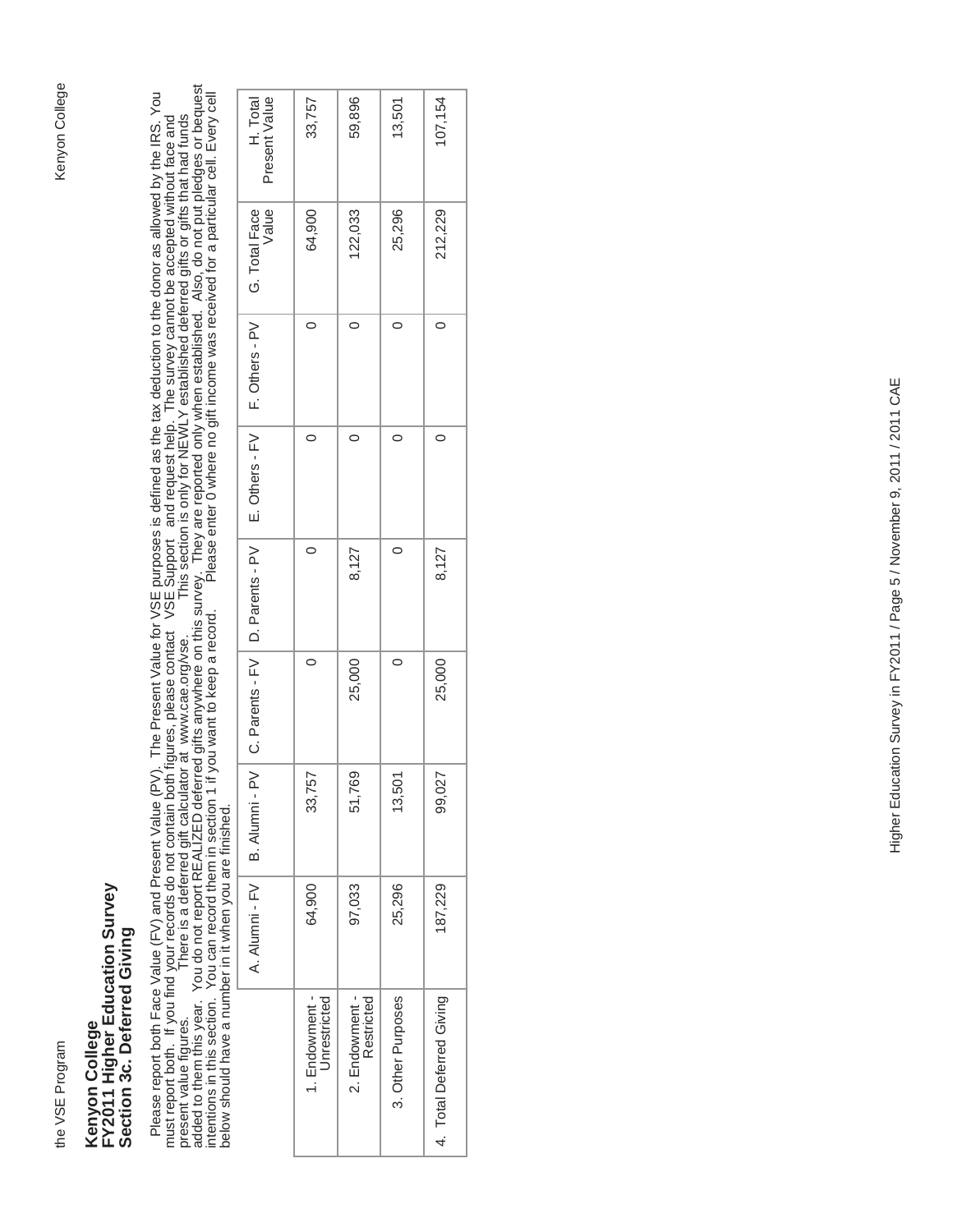the VSE Program

## Kenyon College<br>FY2011 Higher Education Survey<br>Section 3d. Gift Income Summary **Section 3d. Gift Income Summary FY2011 Higher Education Survey Kenyon College**

This summary pulls together total rows from Section 3.a, 3.b, and 3.c. When you enter the data online, this section is filled in automatically. There is no data entry required. This summary pulls together total rows from Section 3.a, 3.b, and 3.c. When you enter the data online, this section is filled in automatically. There is no data entry required.

| I. GRAND<br>TOTAL              | 8,506,389                                          | 17,225,494                                | 107,154                               | 25,839,037                            | 212,229                         | 25,944,112                |
|--------------------------------|----------------------------------------------------|-------------------------------------------|---------------------------------------|---------------------------------------|---------------------------------|---------------------------|
| H. Other<br>Organizations      | 932,932                                            | 410,500                                   |                                       | 1,343,432                             |                                 |                           |
| G.<br>Fundraising<br>Consortia | 62,215                                             | $\circ$                                   |                                       | 62,215                                |                                 |                           |
| F. Religious<br>Organizations  | 3,326                                              | 0                                         |                                       | 3,326                                 |                                 |                           |
| E.<br>Corporations             | 394,740                                            | 356,666                                   |                                       | 751,406                               |                                 |                           |
| Foundations                    | 1,990,297                                          | 3,202,583                                 |                                       | 5,192,880                             |                                 |                           |
| C. Other<br>Individuals        | 157,082                                            | 2,115,717                                 | 0                                     | 2,272,799                             | 0                               | 2,272,799                 |
| <b>B.</b> Parents              | 1,312,553                                          | 687,574                                   | 8,127                                 | 2,008,254                             | 25,000                          | 2,025,127                 |
| A. Alumni                      | 3,653,244                                          | 10,452,454                                | 99,027                                | 14,204,725                            | 187,229                         | 14,292,927                |
|                                | <b>Current Operations</b><br>1. Total Outright for | 2. Total Outright for<br>Capital Purposes | 3. Total Deferred at<br>Present Value | Official Total Using<br>Present Value | Total Deferred at<br>Face Value | Total Using Face<br>Value |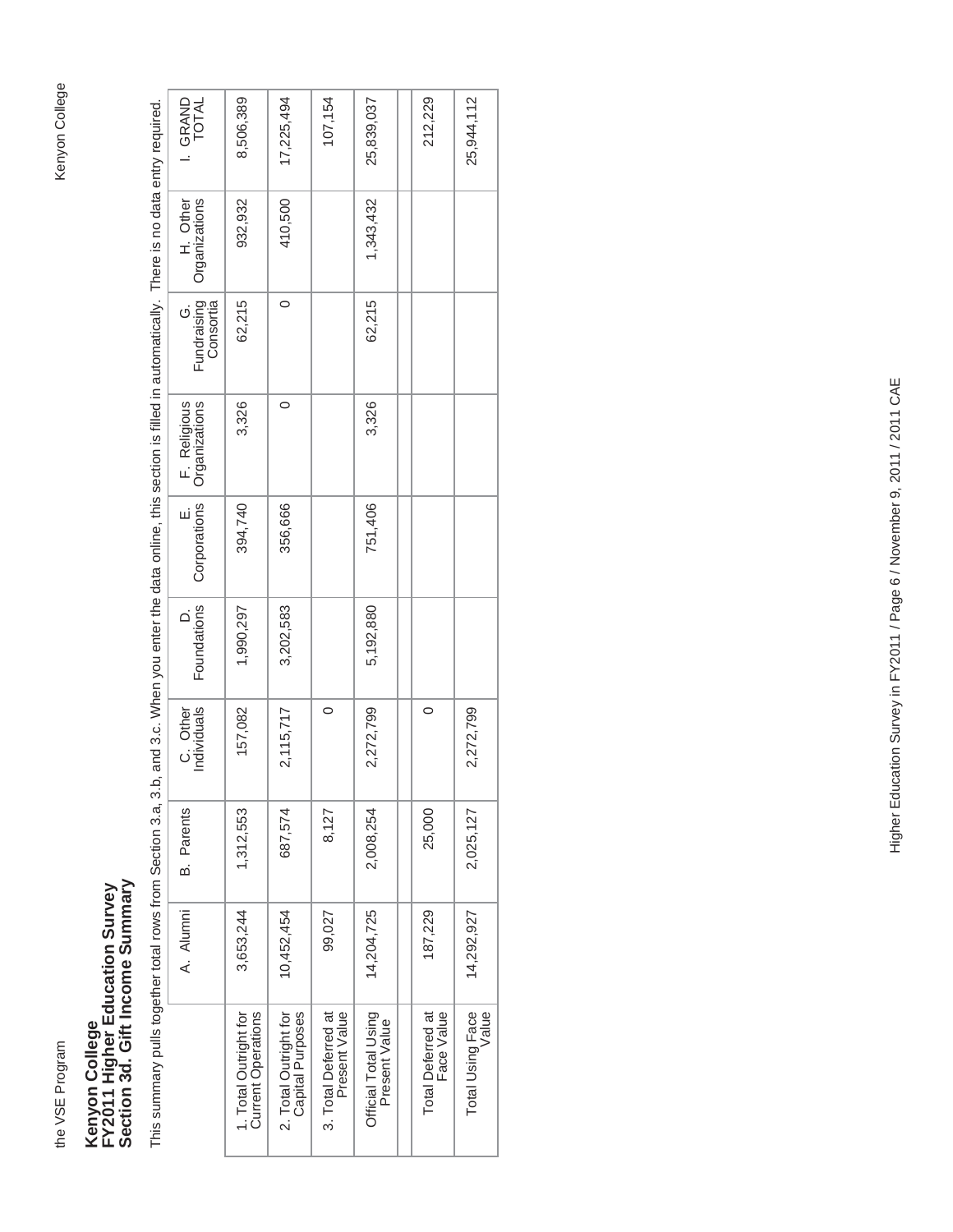### **Kenyon College FY2011 Higher Education Survey Section 4a. Additional Details on Section 3 - Individuals**

1. Contributions from Individuals A. Contributions from Individuals for All Purposes Alumni Total - REQUIRED

|                                                                     | No. of Record | No. Solicited | No. Donors | Amount \$  |
|---------------------------------------------------------------------|---------------|---------------|------------|------------|
| 1a. Alumni undergraduate<br>degree or diploma holders               | 15,728        | 14,498        | 5,673      | 14,081,428 |
| 1b. Alumni graduate only<br>degree or diploma holders               | $\Omega$      | $\Omega$      | $\Omega$   | $\Omega$   |
| 1c. Alumni without a degree<br>or diploma                           | 933           | 776           | 168        | 123,297    |
| 1d. Enter Totals here ONLY<br>if you have left 1a-1c above<br>blank |               |               |            |            |
| 1e. Alumni Total                                                    | 16,661        | 15,274        | 5,841      | 14,204,725 |
|                                                                     | No. of Record | No. Solicited | No. Donors | Amount \$  |
| 2. Parents                                                          | 7,242         | 6,900         | 2,179      | 2,008,254  |
|                                                                     | No. of Record | No. Solicited | No. Donors | Amount \$  |
| 3. Faculty and Staff                                                | 333           | 333           | 78         | 25,238     |
| 4. Students                                                         | 1,740         | 413           | 145        | 1,737      |
| 5. All Others not counted in<br>$1 - 4$                             | 1,117         | 1,065         | 347        | 2,245,824  |
| Dollar Total of rows 3-5 above                                      |               |               |            | 2,272,799  |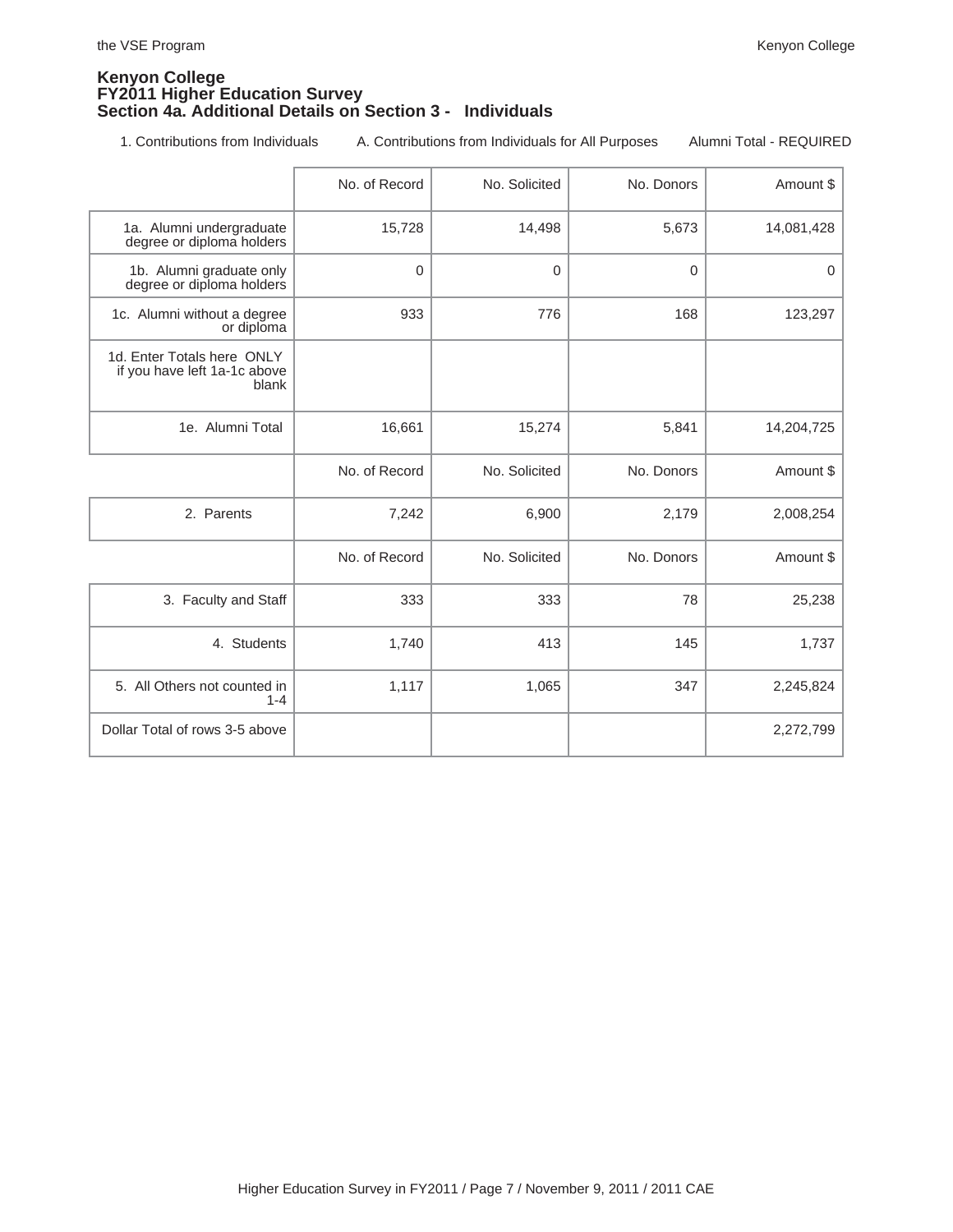B. Contributions from Individuals for Current Operations Only

|                                                                  | No. Solicited  | No. Donors  | Amount \$ |
|------------------------------------------------------------------|----------------|-------------|-----------|
| 1a. Alumni undergraduate degree or<br>diploma holders            | 14,498         | 5,594       | 3,596,896 |
| 1b. Alumni graduate degree or<br>diploma holders                 | $\overline{0}$ | $\mathbf 0$ | 0         |
| 1c. Alumni without a degree or<br>diploma                        | 776            | 164         | 56,348    |
| 1d. Enter Totals here ONLY if you<br>have left 1a-1c above blank |                |             |           |
| 1e. Alumni Curr. Ops. Total                                      | 15,274         | 5,758       | 3,653,244 |
|                                                                  | No. Solicited  | No. Donors  | Amount \$ |
| 2. Parents                                                       | 6,900          | 2,155       | 1,312,553 |
|                                                                  | No. Solicited  | No. Donors  | Amount \$ |
| 3. Faculty and Staff                                             | 333            | 74          | 22,857    |
| 4. Students                                                      | 413            | 145         | 1,737     |
| 5. All others not counted in 1-4 above                           | 1,065          | 284         | 132,488   |
| Dollar Total of rows 3-5 above                                   |                |             | 157,082   |

 C. Bequests - REQUIRED Include realized bequests, not bequest intentions, which are reported in section 1. Make sure the bequests listed below are also reported in section 3A, 3B, and/or 3C. Bear in mind that most bequests would not appear in 3C. Generally, they are not deferred gifts. In some cases, though, a deferred gift may be established via a will. If any of the reported bequests were reported in 3C, report them below at their present value, not face value.

|                                                                       | No. of Donors | Amount $\frac{1}{2}$ |
|-----------------------------------------------------------------------|---------------|----------------------|
| 1. Bequests for Current Operations                                    | 4             | 23,632               |
| 2. Bequests for Capital Purposes                                      | 3             | 2,017,961            |
| 3. Enter Totals here ONLY if you have left lines 1<br>& 2 above blank |               |                      |
| 4. Total Bequests                                                     |               | 2,041,593            |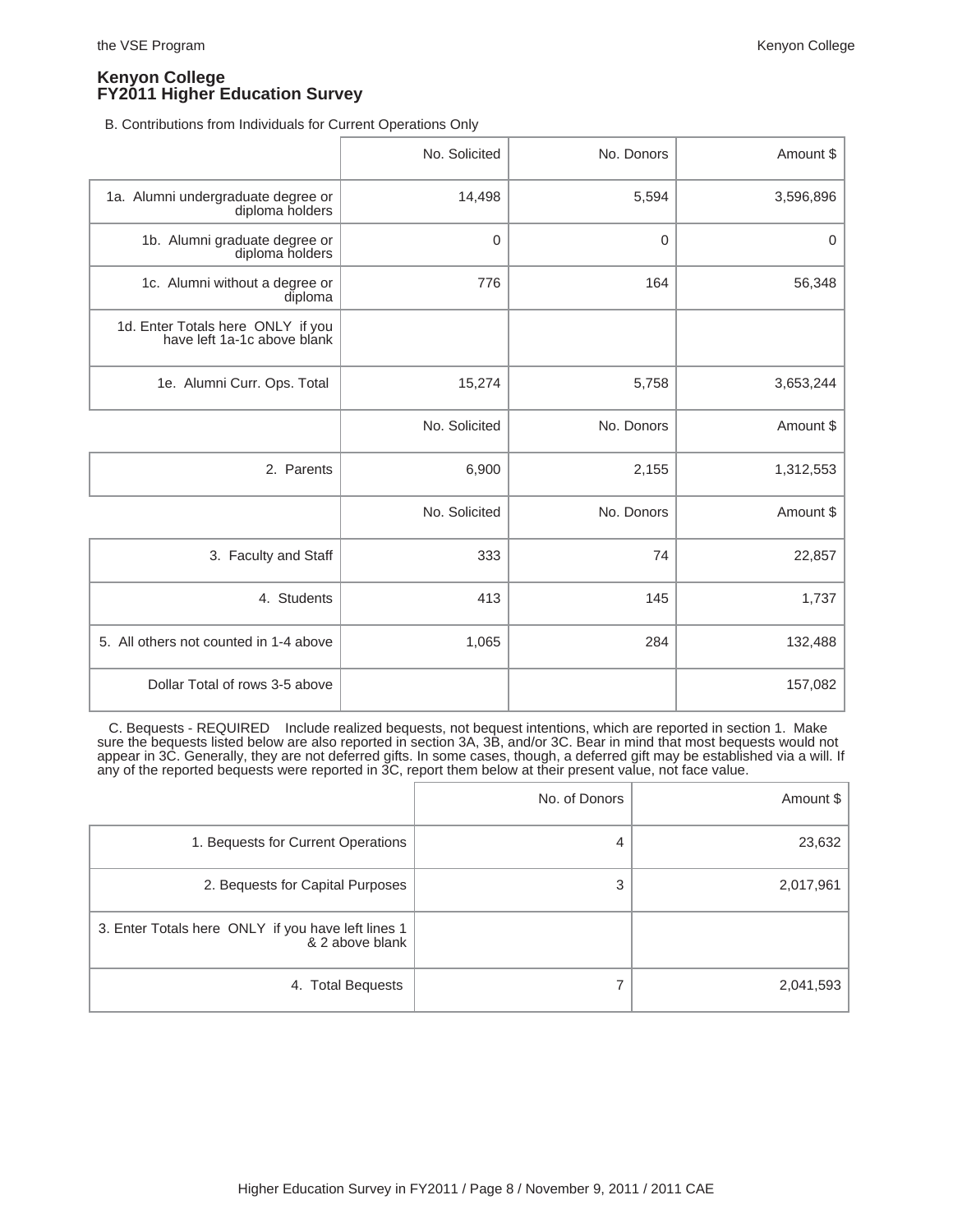D. Three Largest Donor Totals from Individuals - REQUIRED. If any of these gifts are deferred gifts, use PRESENT value, not face value.

|                                             | Largest \$ | 2nd Largest \$ | 3rd Largest \$ |
|---------------------------------------------|------------|----------------|----------------|
| 1. From living individuals                  | 5,000,000  | 1,282,000      | 1,233,750      |
| 2. Through estate settlements<br>(bequests) | 1,996,994  | 25,000         | 10,000         |

 E. Direct Governing Board Giving for All Purposes Include current, emeritus and honorary board members. On row 1 include only gifts that receive legal/hard credit. NEW! Gifts that receive soft credit may be reported on row 2. Remember to report under the dollar amount, the sum of outright gifts plus deferred gifts at PRESENT (discounted) value. You should count trustees in this section even though you previously counted them as alumni, parents, or other individuals. And soft-credit gifts would still be counted even though they are also counted under the type of organization that provided the direct gift. Do not enter zero to indicate you are skipping the question! Just leave the question blank if you're not answering. It is very unlikely that zero is a valid answer to this question.

|                                 | No. of Donors | Amount \$ |
|---------------------------------|---------------|-----------|
| 1. Governing Board Giving       | 45            | 4,050,220 |
| 2. Additional Soft-Credit Gifts | 18            | 1,102,775 |

 F. Deferred Giving - REQUIRED Number of gifts (Charitable Remainder Trusts, Pooled Income Funds, Gift Annuities, and the like) whose dollar amount is reflected in Section 3.C.

|                 | Number established or added to during  <br>reporting period |
|-----------------|-------------------------------------------------------------|
| Deferred Giving |                                                             |

G. Appreciated Property Giving

|                                                                     | No. of Gifts | Amount \$ |
|---------------------------------------------------------------------|--------------|-----------|
| 1. Securities                                                       | 122          | 304,114   |
| 2. Real estate                                                      | 0            | 0         |
| 3. Other real property                                              | 26           | 563,004   |
| 4. Enter Totals here ONLY if you have left lines<br>1-3 above blank |              |           |
| 5. Total Apprec. Prop.                                              | 148          | 867,118   |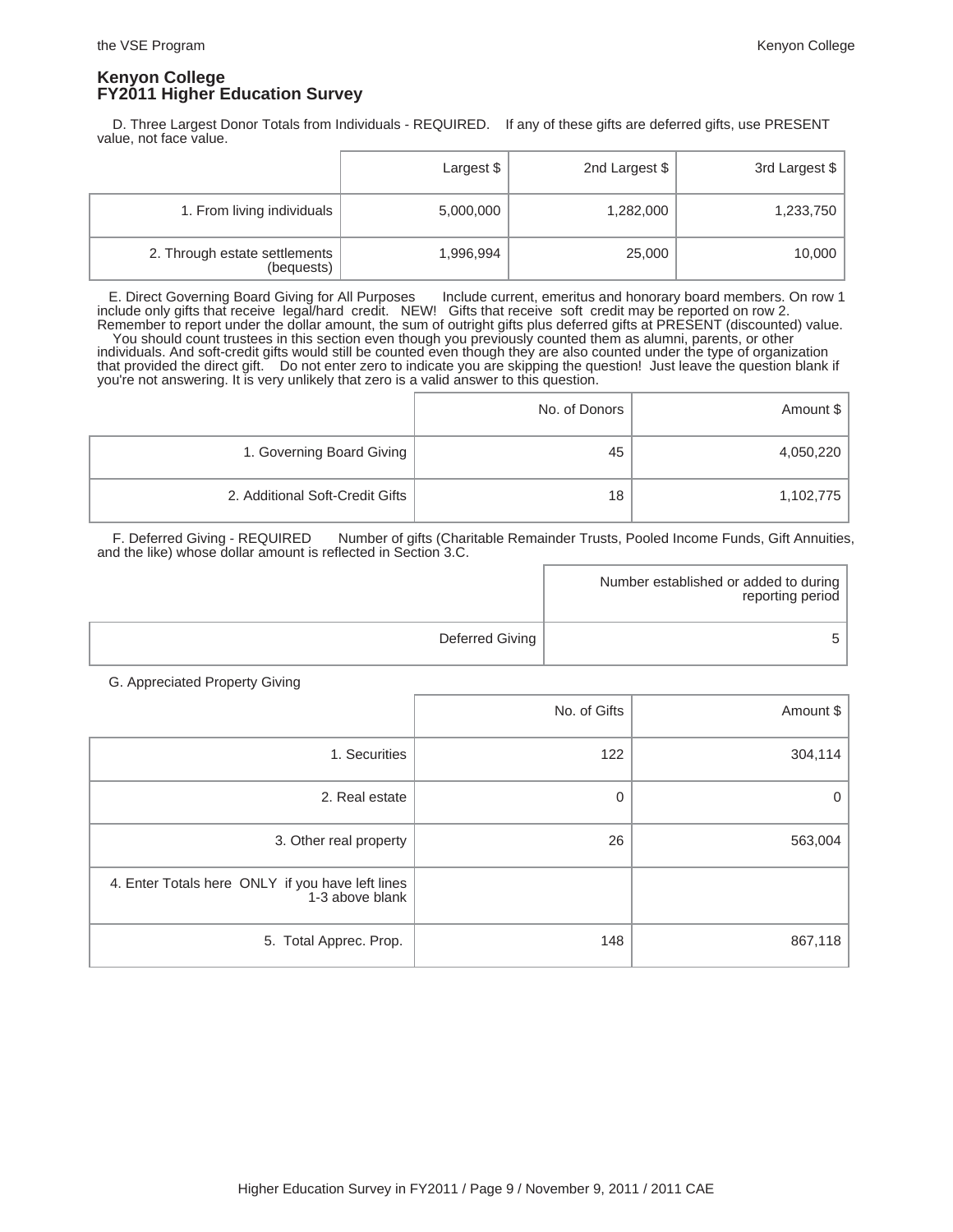H. Personal Giving Additional Details Some personal gifts are dispensed through organizations and therefore are not reflected as personal giving data on this survey. Please report below personal gifts that are officially counted as coming from organizations elsewhere on this survey. The amount from family foundations will appear in section 4b and should not be entered here.

|                                                 | No. of Donors | Amount \$ |
|-------------------------------------------------|---------------|-----------|
| Donor-Advised Funds                             | 106           | 1,241,738 |
| <b>Businesses</b>                               | 108           | 374,087   |
| Other Organizations (Including Federated Funds) |               | 30,087    |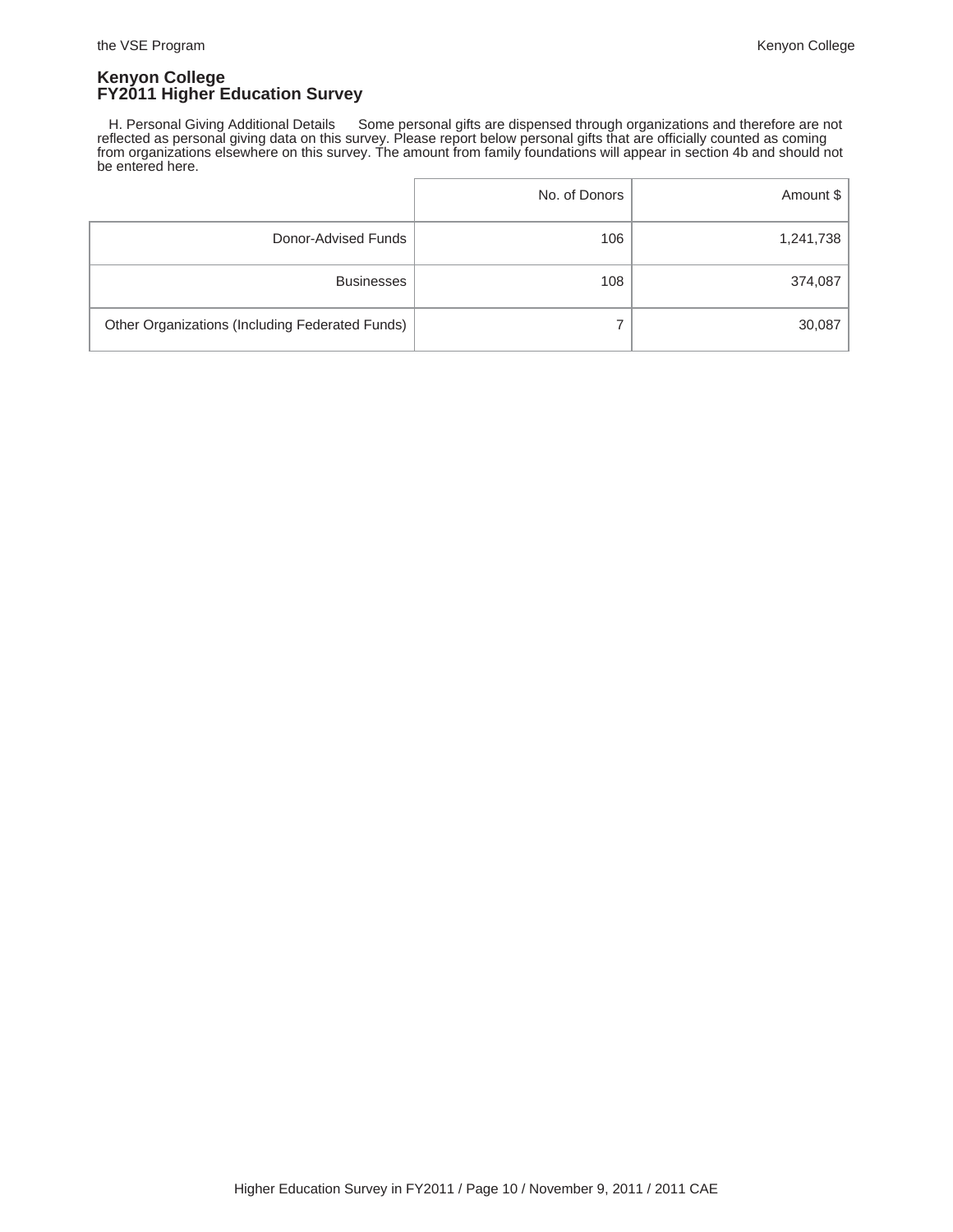### **Kenyon College FY2011 Higher Education Survey Section 4b. Additional Details on Section 3 - Organizations & Other**

2. Contributions from Organizations A. Foundations

|                                                         | No. of Donors | Amount $\frac{1}{2}$ |
|---------------------------------------------------------|---------------|----------------------|
| 1. Personal and Family                                  | 102           | 3,980,044            |
| 2. Other foundations and trusts, excluding<br>corporate | 20            | 1,212,836            |
| 3. Total                                                | 122           | 5,192,880            |

 B. Three Largest Donor Totals from Foundations - REQUIRED The sum of the three largest donor totals from Foundations below must not exceed the total dollar amount reported from Foundations above because these largest donor totals must be included in the amounts reported above and in Section 3.

|             | Largest $$^{\dagger}$ | 2nd Largest \$ | 3rd Largest \$ |
|-------------|-----------------------|----------------|----------------|
| Foundations | 1,000,000             | 725,000        | 700,000        |

C. Corporations 1. Forms of Giving DO NOT INCLUDE CORPORATE PARTNERSHIPS ANYWHERE ON THE VSE SURVEY. THESE INCLUDE, BUT ARE NOT LIMITED TO, THE PLM SOFTWARE AGREEMENTS AND SIMILAR ARRANGEMENTS AS PART OF THE PACE PARTNERSHIP. IF THESE WERE INCLUDED IN SECTION 3, PLEASE RETURN TO THAT SECTION, REMOVE THEM, AND SAVE 3D AGAIN.

|                                                         | No. of Gifts | Amount \$ |
|---------------------------------------------------------|--------------|-----------|
| 1. Cash and securities (exclusive of matching<br>gifts) | 151          | 508,826   |
| 2. Company products                                     | 0            | 0         |
| 3. Other company property                               | 0            | 0         |
| 4. Matching gifts                                       | 399          | 242,580   |
| 5. Total                                                |              | 751,406   |

2. Additional Matching Gifts Details In addition to the amounts listed directly above in line 4, please report below matching corporate gifts that were dispensed through a third party, such as a community foundation, charitable gift fund, or other entity. These would not be counted as corporate giving elsewhere in the survey, but are under the control of companies.

|                                                | No. of Gifts | Amount \$ |
|------------------------------------------------|--------------|-----------|
| Matching Gifts Not Directly From a Corporation | a            | 9.825     |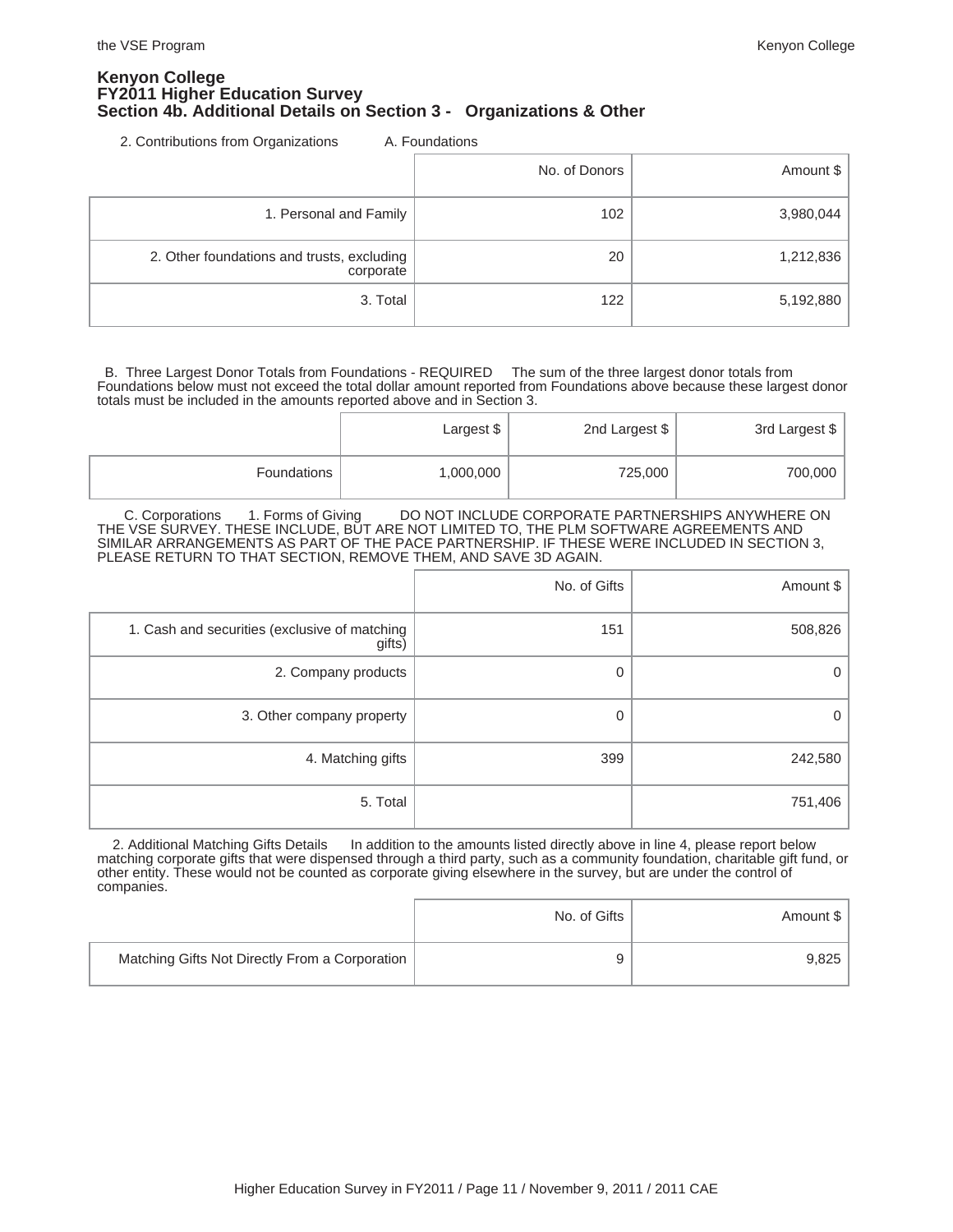D. Three Largest Donor Totals from Corporations - REQUIRED The sum of the three largest donor totals from Corporations below must not exceed the total dollar amount reported from Corporations you reported in Section 3. DO NOT INCLUDE CORPORATE PARTNERSHIPS ANYWHERE ON THE VSE SURVEY. THESE INCLUDE, BUT ARE NOT LIMITED TO, THE PLM SOFTWARE AGREEMENTS AND SIMILAR ARRANGEMENTS AS PART OF THE PACE PARTNERSHIP. IF THESE WERE INCLUDED IN SECTION 3, PLEASE RETURN TO THAT SECTION, REMOVE THEM, AND SAVE 3D AGAIN.

|              | Largest $$^{\dagger}$ | 2nd Largest \$ | 3rd Largest \$ |
|--------------|-----------------------|----------------|----------------|
| Corporations | 301,000               | 65,000         | 25,000         |

 3. Other Fundraising Activity A. Purposes of Gifts to Endowment: Income Restricted (Include both outright and deferred gifts, and use the PRESENT value of deferred gifts.)

|                                       | Amount \$   |
|---------------------------------------|-------------|
| 1. Academic Divisions                 | 700,000     |
| 2. Faculty and Staff Compensation     | 1,447,032   |
| 3. Research                           | 12,587      |
| 4. Public Service and Extension       | 0           |
| 5. Library                            | 7,438       |
| 6. Operation and Maintenance of Plant | 0           |
| 7. Student Financial Aid              | 4,035,094   |
| 8. Athletics                          | $\mathbf 0$ |
| 9. Other                              | 763,335     |
| 10. Total                             | 6,965,486   |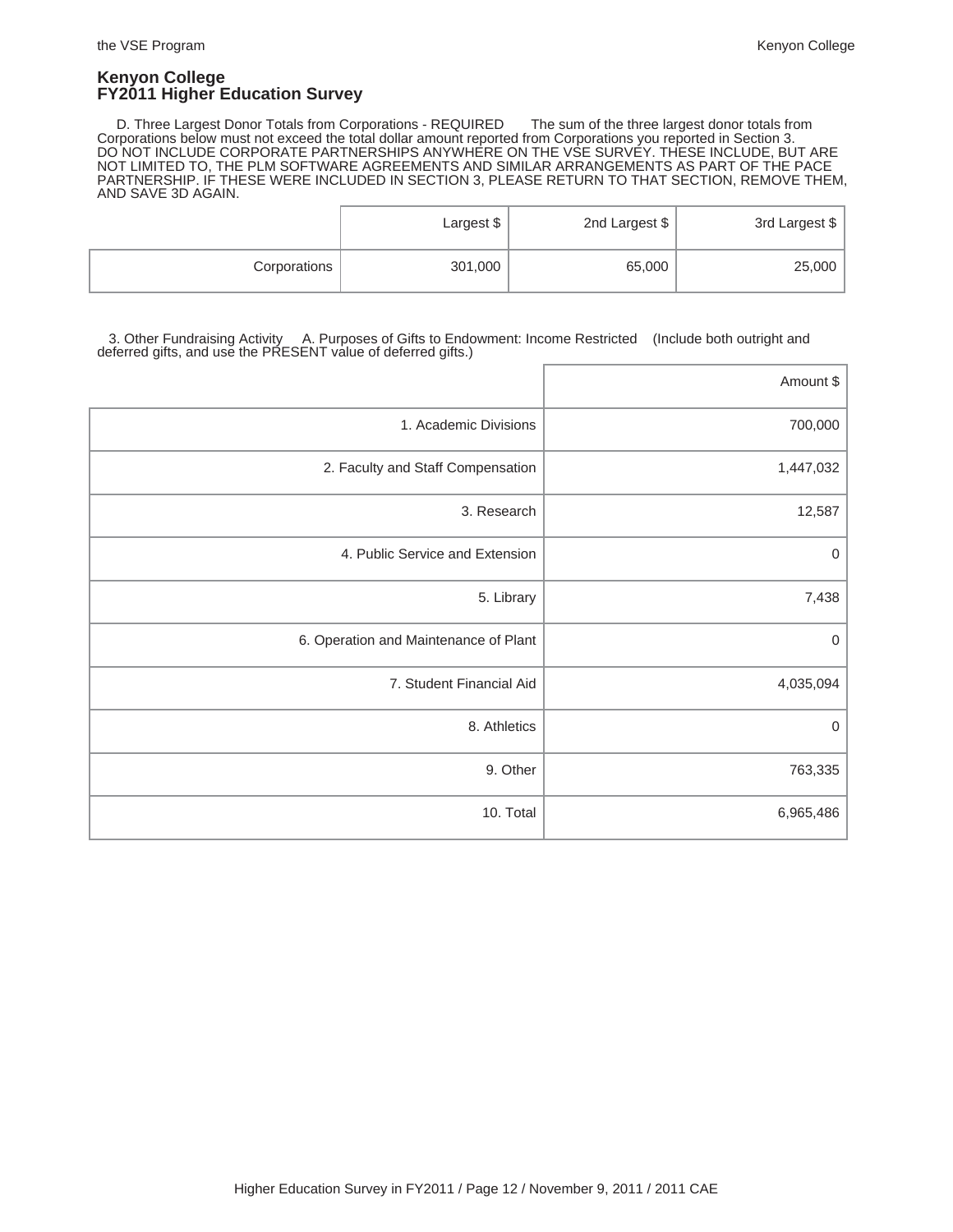Prior to FY2003, Gifts to Endowment, Income Restricted was calculated as the sum of Outright Gifts to Endowment, Income Restricted plus the FACE Value of Deferred Gifts (which are, by definition, gifts to endowment), with income restricted. The section below displays values that were entered before 2003. If you are viewing a survey from 1998-2002, you will see values in this section if the institution replied to the question. Otherwise, it will appear empty.

|                                       | Amount \$ |
|---------------------------------------|-----------|
| 1. Academic Divisions                 |           |
| 2. Faculty and Staff Compensation     |           |
| 3. Research                           |           |
| 4. Public Service and Extension       |           |
| 5. Library                            |           |
| 6. Operation and Maintenance of Plant |           |
| 7. Student Financial Aid              |           |
| 8. Athletics                          |           |
| 9. Other                              |           |
| 10. Total                             |           |

B. Support of Intercollegiate (Extramural) Athletics ONLY Note that the total you report here is not comparable to other Athletics Giving Totals in the VSE Survey. In Section 3A, you report Current Operations Restricted Giving to Athletics for both Intramural and Extramural combined. Here you report only Extramural. Here should also include Extramural Gifts to Endowment, Income Restricted to Athletics that you include in Section 3.B (outright) and 3.C (deferred). For the year 2003 and forward, report the deferred giving restricted to Extramural Athletics at the present value, not the face value.

|                                     | No. of Donors | Amount \$ |
|-------------------------------------|---------------|-----------|
| 1. Restricted to current operations | 124           | 39,960    |
| 2. Restricted to capital purposes   | Ő             |           |
| 3. Total                            | 124           | 39,960    |